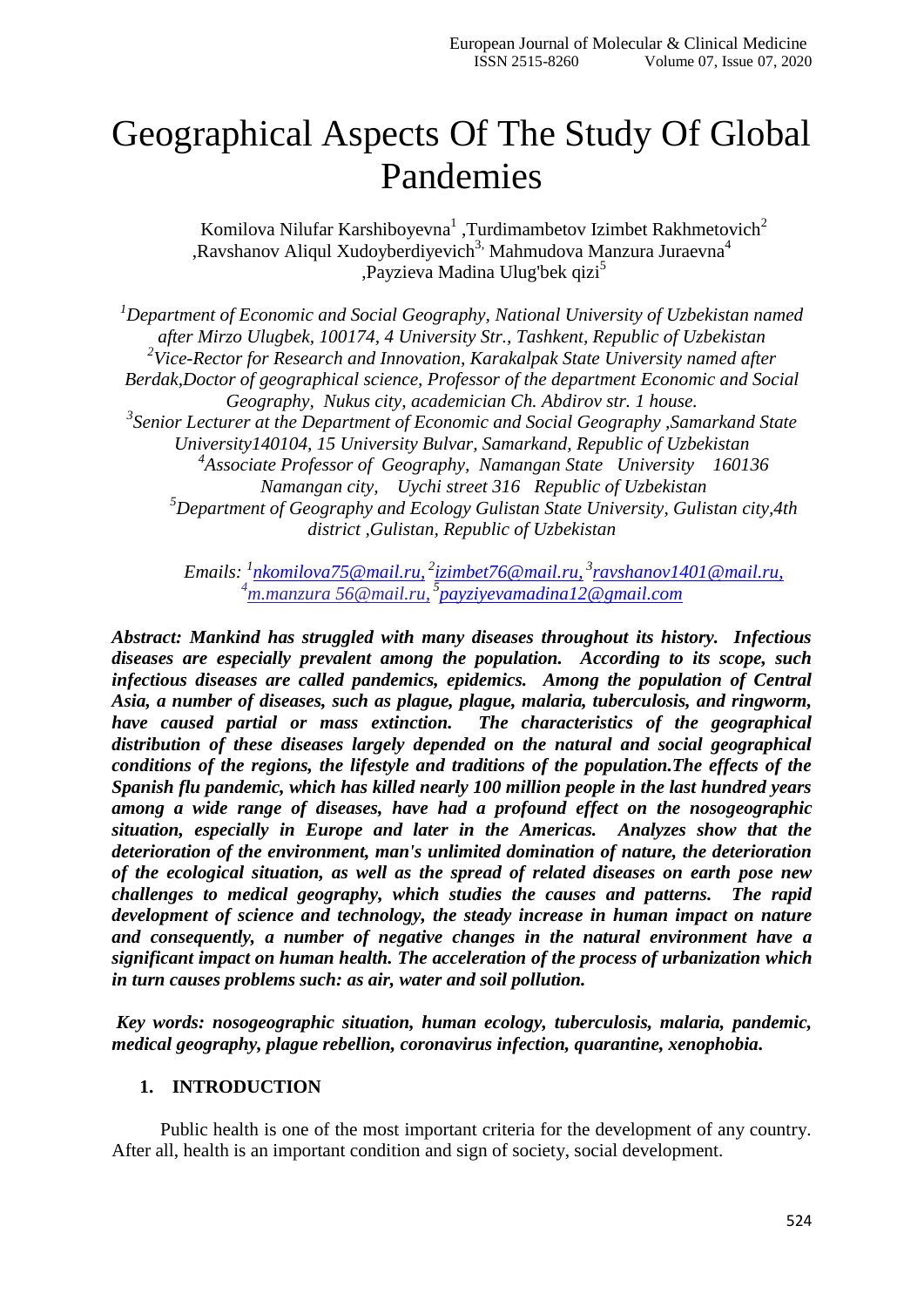When we compare the geography of different diseases or the nosogeographic situation, we see that the Central Asian countries, including the Republic of Uzbekistan, differ in their specific features.

As humanity enters the 21st century, it is confronted with nosoecological conditions, new and new drugs and treatments that were and are not typical of previous periods. This is often explained by the growing globalization of the world economy and the steady growth of the population, the increasing pressure on people, urgency, inactivity[1].

In the context of the globalization of the world economy and fierce competition, as well as the steady growth of the population, the number of deaths due to infectious and parasitic diseases is increasing. International organizations are also paying great attention to combating these problems and eliminating their consequences. In particular, the United Nations Program on Sustainable Development until 2030 addresses the issues of "eliminating epidemics of diseases such as AIDS, tuberculosis, malaria, as well as measures to combat hepatitis and other water-borne diseases by 2030." Special emphasis is placed. Successful implementation of these tasks requires the stabilization of nosoecological and nosogeographic conditions in arid climates [2].

 The fact that some highly contagious diseases, which were reported to be completely extinct in the middle of the last century, are common among the population of some parts of the world, as well as the study of the geographical distribution of COVID-19 coronavirus infection, makes this issue extremely relevant. The implementation of these tasks poses important tasks not only for medical staff and the general public, but also for specialists in medical geography, who diagnose the existing diseases in the regions, i.e. the nosogeographic situation.

It is known that a pandemic (Greek pandēmía, "whole nation") is a disease characterized by widespread epidemics that can spread not only in a particular country and some regions, but also in the border areas of several countries (Table 1). These include the Spanish flu, plague, swine flu, the COVID-19 coronavirus pandemic, and three other plague pandemics known in history as the "black death" [3. ].

| $1st$ table      |                                                  |  |  |  |
|------------------|--------------------------------------------------|--|--|--|
|                  | <b>Pandemies</b>                                 |  |  |  |
|                  | Antonin plague (165-180)                         |  |  |  |
|                  | Justinian plague (541-750)                       |  |  |  |
|                  | Qaroolim (1346-1353)                             |  |  |  |
|                  | The first plague pandemic (1816-1826)            |  |  |  |
|                  | The second plague pandemic (1829-1837)<br>➤      |  |  |  |
|                  | The Third Plague Pandemic (1846-1860)<br>≻       |  |  |  |
| <b>Pandemies</b> | The Third Pandemic (1855-1959)<br>➤              |  |  |  |
|                  | Tortinchipandemiya (1863-1879)<br>➤              |  |  |  |
|                  | The Fifth Plague Pandemic (1881-1896)            |  |  |  |
|                  | The Sixth Plague Pandemic (1899-1923)<br>➤       |  |  |  |
|                  | Spanish flu (1918-1920)                          |  |  |  |
|                  | Swine flu pandemic (2009-2010)                   |  |  |  |
|                  | COVID-19 coronavirus pandemic (starting in 2019) |  |  |  |

Source: The table was compiled by the authors

N.K.According to Kamilova, the first pandemic, the Justinian plague, was widespread in almost all Mediterranean countries, starting with Egypt, and lasted for almost 60 years. It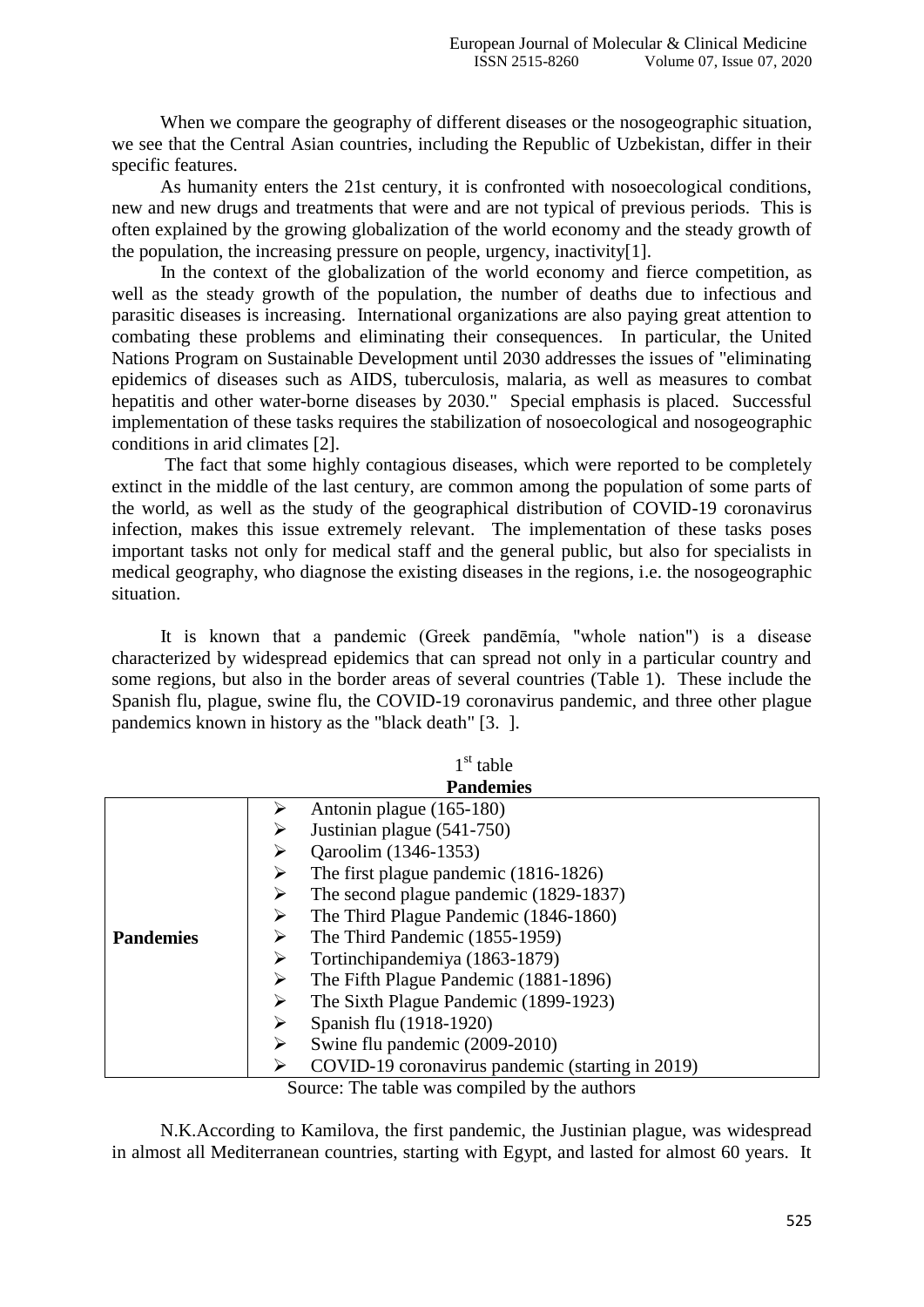is estimated that in 542, more than 1,000 people died of the disease every day in Constantinople (Istanbul).

The second pandemic of the plague broke out in Europe in the summer of 1346, and it arose through traders from the east, especially China and India, in the process of delivering tea, and the disease caused thousands of corpses to become like coal. Massacres took place in Macedonia, Greece, Italy, the Mediterranean islands, then Spain and France, as well as Egypt, Libya and Syria. Even the Queen of Spain, the King of Aragon, the King of Castile, and the Queen of England were victims of this disease.

 The third pandemic occurred in 1855 in Yunnan. 12 million people from China and India alone have died as a result of the disease.

Plague is an acute infectious quarantine disease of humans and animals, characterized by aggravation of the general condition, intoxication, fever, inflammation of the lymph nodes, lungs and other organs, and the development of sepsis. Due to the rapid spread of the disease and the death of many patients, the plague is one of the most dangerous diseases. The plague has long been known, and its epidemics have been frequent and fatal. Due to the plague, some areas were completely deserted. People who fled in order to get rid of it caused an epidemic in the new settlement.

The plague is said to be the most dangerous disease in human history in the last two thousand years. As a result of the "black plague", according to historical sources, 42% of the world's population at that time, or 200 million people, died. The plague, which spread during the reign of the Byzantine emperor Justinian I from 541 to 542, killed 28.51 percent of the world's population, or 60 million people.

One of these diseases is cholera, which is one of the most dangerous intestinal diseases, which is characterized by damage to the small intestine, intoxication, aggravation of the general condition and dehydration. Plague (1816) originated in the Ganges Valley in India; Due to the difficult living conditions there, part of the population began to move to other countries. As a result, the plague spread to Europe and later to the rest of the world, including Burma (1819), Java and Borneo, China (1820), Iran (1821), Japan, and Russia (1822). Between 1823 and 1925, plague epidemics were recorded 55 times in Russia.

The plague spread to Turkestan, mainly through Afghanistan and Iran.

It should be noted that the plague uprising that took place in 1892 in connection with the plague can be said to have spread to Jizzakh in May 1892, and to Tashkent in June. 417 patients were identified in the new city and 1462 in the old city. Tsarist officials began to take urgent measures to prevent its catastrophic consequences: on June 7, the city administration closed 12 old cemeteries and announced the opening of 4 new cemeteries, restricting access to the city. However, the colonial administration did not carry out explanatory work among the population and did not take into account Muslim customs and rituals. Instead of the promised four new cemeteries, only one has been opened. Those who died of the plague were ordered not to be buried without a doctor's permission, and it was forbidden to bury them in cemeteries in the city. Those who died of the disease were placed in the same grave as they had been buried in a deep grave, sprinkled with lime. The uprising has been referred to in historical sources as the "Plague Rebellion" because of the spread of the plague and the government's response to it. Although quarantine rules have existed in Central Asia for a long time, we can see that they were first established in 1892 in Tashkent in connection with the "plague uprising". The Spanish flu which killed more people around the world in 1918 than even the First World War, resulted in quarantine in many countries.

In the past, plague, smallpox, trachoma, malaria, leprosy, ringworm, and other infectious diseases were common among the population due to poor health care and poor living and working conditions. Poor living conditions in the country have led to an increase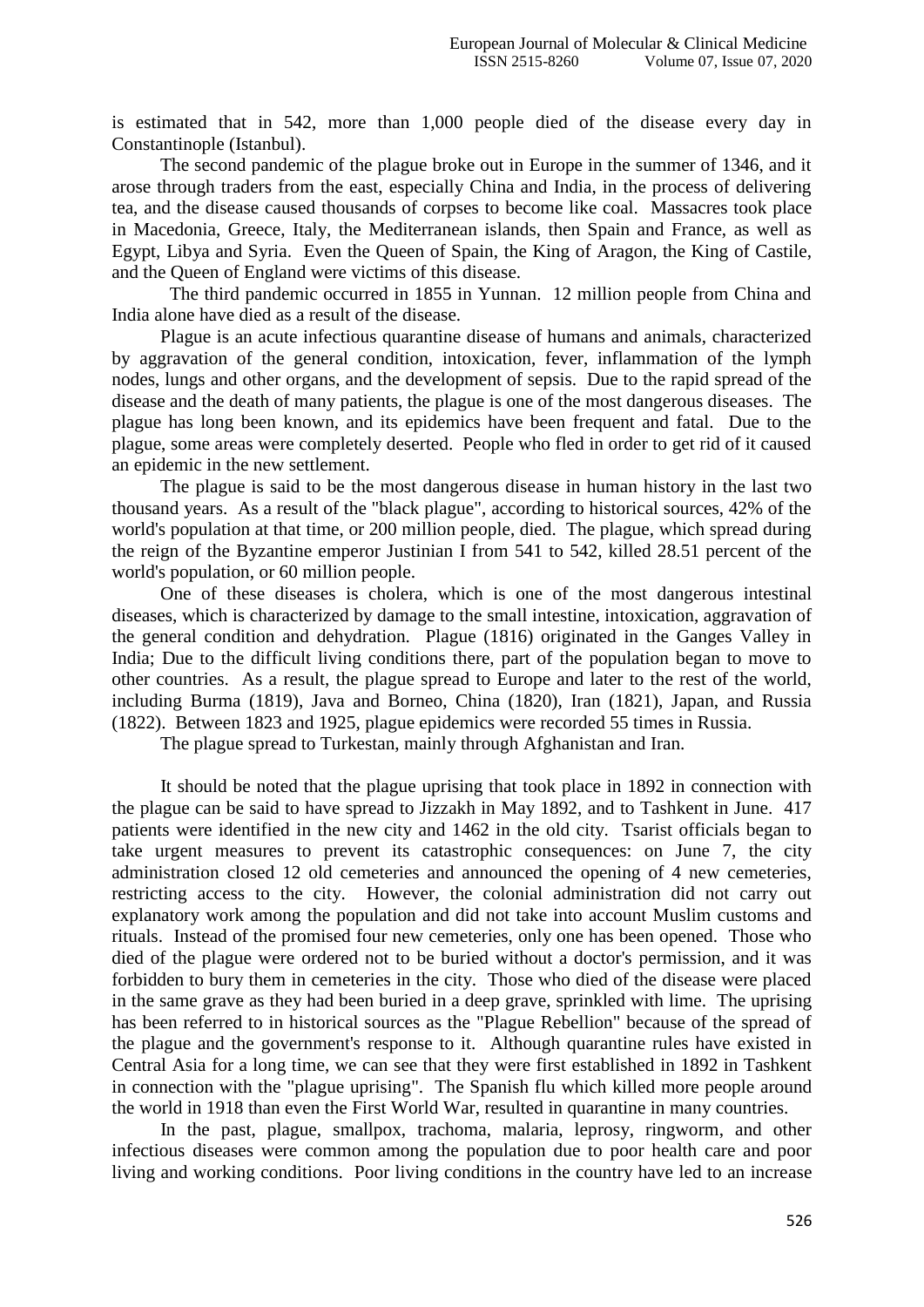in mortality and a decline in life expectancy. In the past, the average life expectancy of the population of Uzbekistan was 32-33 years [3].

It should be noted that in his time, Ibn Sina worked on the treatment of diseases transmitted by microorganisms, bacteria and viruses, and to prevent it, the patient introduced into medicine a method of self-isolation for 40 days. Ibn Sina called this method "Al-Arba'in iyya". The word means "forty days." The method he introduced spread to Italy and all of Europe with the help of Venetian merchants. And the method of self-isolation was called "quarantine-quarantine", which means "forty" in Italian, and "quarantine" in English.

Pythagoras who is the world's first philosopher linked quarantine and related ideas to the number 4. That is, fire, air, water, and fire represent these elements as the basis of nature. By defining the plural form of 4 as 40, he developed his own doctrine of numerical control of the world. If we look at the fact that Zoroastrianism, which played an important role in the ancient Eastern civilization, also holds the view that the four elements formed the basis of nature, we can see that this is not alien to our ancestors.

It is known that influenza is an infectious disease that is difficult to prevent because it can mutate four types of viruses and cause new epidemics. The first serious flu pandemic, called the Russian flu, began in 1889, and in the 1990s it spread rapidly from the Eurasian steppes to Europe and America.

But the most horrific event was the second flu pandemic known as the Spanish flu. Its origins are unclear, dating back to World War I. In the United States, the virus mutates and causes death.

 The military brings the disease to Europe, and by the end of World War I, it has spread around the planet. One-third of the world's population is infected with the disease, and about 50 million people die from the disease. There were two more flu pandemics, called the Asian flu in 1957 and the Hong Kong pandemic in 1968.

Today, the disease caused by a new type of coronavirus (COVID-19) is becoming more and more global. In a very short time, the infection spread from the epicenter of the disease - the city of Wuhan (China) to the rest of the world (Table 1). The pathogen is excreted through saliva particles when coughing and sneezing and can be transmitted to people within a 1.5-2 meter radius. In addition, it is possible to be infected by this or that object in the environment.

| $S\backslash N$ | <b>Countries</b>     | <b>Total</b><br>recorder | Total recovered | <b>Total dead people</b> |
|-----------------|----------------------|--------------------------|-----------------|--------------------------|
|                 |                      | cases                    | people          |                          |
|                 | <b>USA</b>           | 10 903 890               | 4 148 444       | 245 598                  |
| 2               | India                | 8 8 14 5 79              | 8 205 728       | 129 635                  |
| 3               | <b>Brazil</b>        | 5 848 959                | 5 279 452       | 165 658                  |
| 4               | France               | 1915713                  | 139 760         | 42 600                   |
| 5               | Russia               | 1887836                  | 1 4 1 5 2 1 3   | 32 5 36                  |
| 6               | Spain                | 1 458 591                | 150 376         | 40 769                   |
| 7               | <b>Great Britian</b> | 1 347 907                | 3 1 0 8         | 51858                    |
| 8               | Argentine            | 1 304 846                | 1 119 366       | 35 307                   |
| 9               | Columbia             | 1 191 634                | 1 097 576       | 33 829                   |
| 10              | Italy                | 1 144 552                | 411 434         | 44 683                   |

 $2<sup>nd</sup>$  table

The top 10 countries in the world where coronavirus is prevalent

<https://www.gazeta.uz/ru/coronavirus-stat>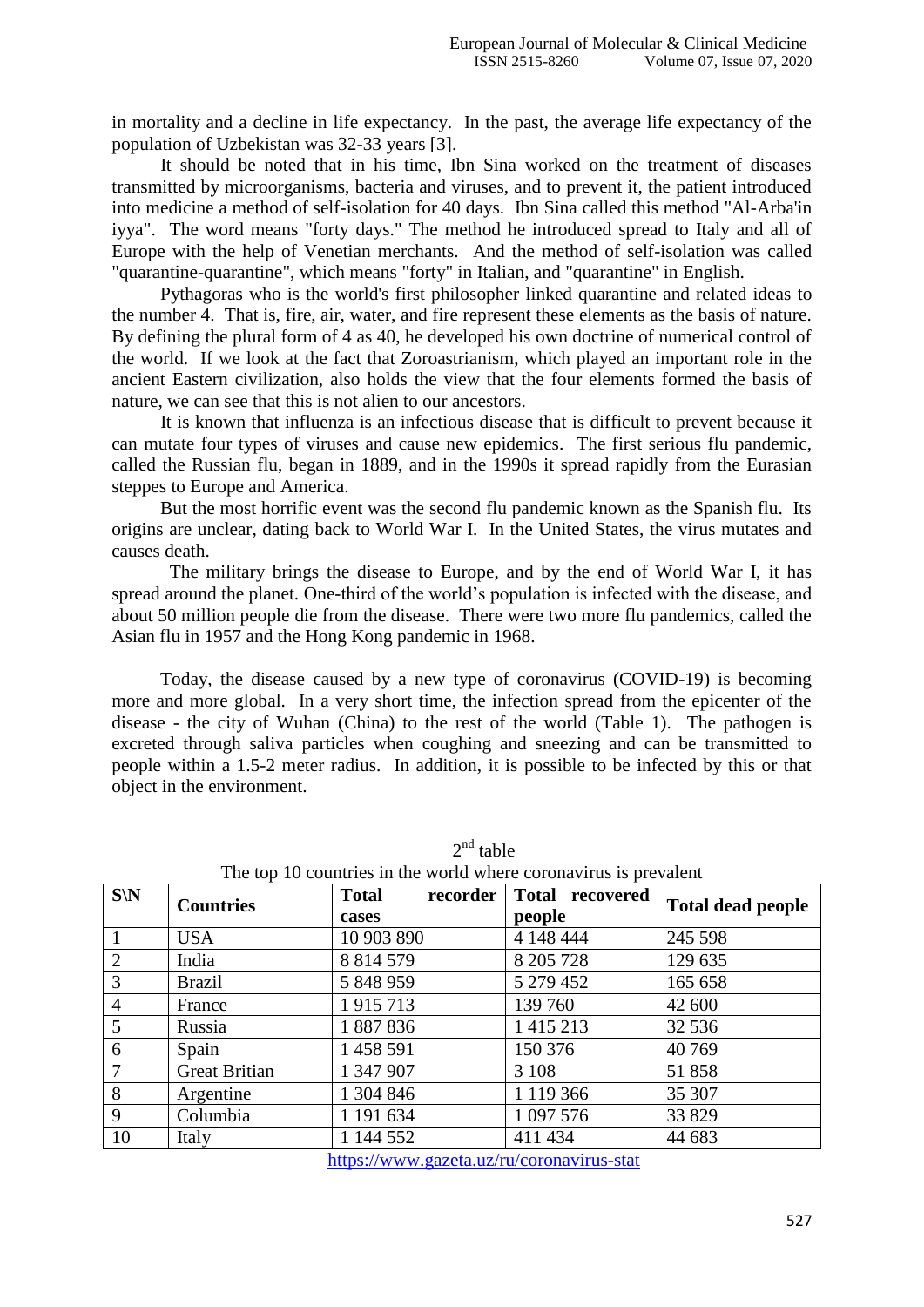Today, we can see that the disease is on the rise in a number of countries around the world (Table 2).

Coronaviruses are a group of viruses that cause diseases in mammals and birds, and in humans, viruses cause respiratory infections, which usually include mild infections, including colds; however, rare forms such as SARS, MERS, and new coronavirus can be fatal.

3<sup>rd</sup> table

**Some information about coronavirus infection in Uzbekistan (As of November 9, 2020)**

| <b>Areas</b>                 | <b>Recorded</b> | <b>Recovered</b> |
|------------------------------|-----------------|------------------|
| Respublic of Karakalpagistan | 788             | 762              |
| <b>Regions</b>               |                 |                  |
| Andijon                      | 1992            | 1922             |
| <b>Bukhara</b>               | 1 3 5 4         | 1298             |
| Jizzakh                      | 660             | 634              |
| Qashqadarya                  | 1 4 3 9         | 1 3 8 4          |
| Navai                        | 632             | 606              |
| Namangan                     | 2 4 6 9         | 2 3 8 7          |
| Samarqand                    | 2 3 8 2         | 2 2 7 8          |
| Sirdarya                     | 1 1 8 0         | 1 1 3 3          |
| Surxondarya                  | 991             | 948              |
| Fergana                      | 626             | 605              |
| Khorezm                      | 732             | 708              |
| Tashkent                     | 13711           | 13 191           |
| Tashkent city                | 39 989          | 38 338           |
| Total                        | 68 945          | 66194            |

Source: Ministry of Health of Uzbekistan for November 9, 2020. [https://www.gazeta.uz/ru/coronavirus-stat.](https://www.gazeta.uz/ru/coronavirus-stat)

<https://coronavirus.uz/ru>

*The pandemic has caused a number of socio-economic challenges globally:*

- $\triangleright$  Caused the postponement or cancellation of sporting and cultural events;
- $\triangleright$  Concerns about shortages of medicines, electronics and food;
- $\triangleright$  Mortality has increased not only among the elderly, but also among the middle-aged and the younger generation.

As of November 12, 2020, there were 52.7 million coronavirus infections worldwide and 1.3 million deaths. approached. In Uzbekistan, the number of registered coronavirus infections has exceeded 68.9 thousand. The death toll was 568 [5] (Table 3).

Xenophobia was observed in various countries, and panicked buyers were seen buying large quantities of consumer goods. The Secretary-General of the United Nations, Antonio Guterres, has warned of the growing hatred and xenophobia among the new coronavirus (covid-19) communities.

If we compare the COVID-19 pandemic with the 25 pandemics of the last millennium, it is not even in the most deadly twenties. Therefore, we hope that modern medicine will achieve positive results in the treatment of this disease.